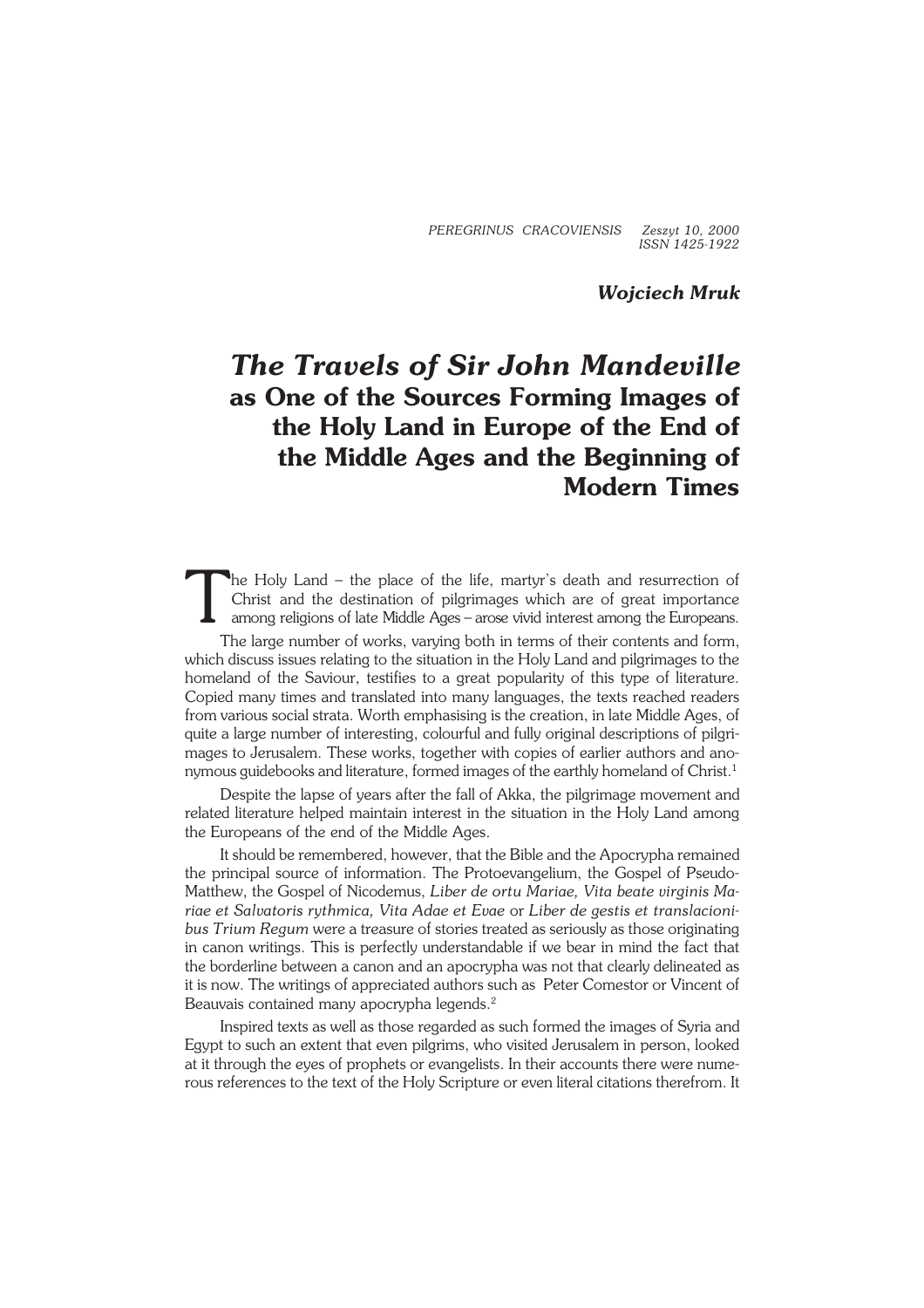is quite possible that some of the late medieval pilgrims travelled, like Egeria, with the Bible in hand. It should be remembered, however, that pilgrims went to the Holy Land to recollect and experience biblical events, thus some ignorance of the current situation seems excusable. The Apocrypha texts, forming an integral and fully legiti− mate part of the revelation, supplemented the account with colourful information, attractive to pilgrims, about the life of Mary or the childhood of Christ, not contained in the Bible.

Among late medieval descriptions of the Holy Land, special attention should be focused on what was known as *The Travels of Sir John Mandeville.* This work, written in the second half of the  $14<sup>th</sup>$  century, has a special place in medieval travel literature. It was certainly one of the most popular if not the most popular creation of its kind. Copied and translated many times as early as at the end of the  $14<sup>th</sup>$  century and the beginning of the  $15<sup>th</sup>$  century into several European languages, it was one of the best sellers of late Middle Ages and the beginning of modern times. On the list of the most popular medieval authors of secular prose, compiled by Arnold Kleb, John Mandeville ranked eighth.<sup>3</sup> The German researcher R. Röhricht at the end of the 19<sup>th</sup> century listed approximately 190 preserved manuscripts of Mandeville's work in 10 different languages, and his list was certainly not complete.<sup>4</sup> For instance, he knew only five Czech copies, while F. Šimek, who in 1911 prepared a philological edition of *"Cestopisu Mandevilla",* used as many as seven different manuscripts in that language.<sup>5</sup> And G.F. Werner wrote at the beginning of the 1970s about almost 300 copies preserved until our times.<sup>6</sup> For comparison, according to R. Röhricht, the description of the travel of William of Boldensele (who peregrinated in 1332) is preserved in 23 manuscripts, that of Ludolf of Sudheim (who went on his pilgrimage in the years 1335−41) in 37 manuscripts, and that of Johannes Schiltberger (who made his pilgrimage about the year 1410) in 6 manuscripts.<sup>7</sup>

The numerous printed editions of Mandeville's account certainly contributed to further popularisation of the work. As early as in 1470, its Flemish translation came out in Antwerp, in 1475 in Basil a German text was published, translated by Otto of Diemeringen. In 1480, the Italian and French translations came out in Milan and Lyon. Successive editions included one in Latin (Antwerp, 1481), in English (Lon− don, 1503), in Czech (Plzen, 1510) and in Spanish (Valencia, 1521).<sup>8</sup>

We can say little, regrettably, about the person of the author of *The Travels...* Information in the prologue and epilogue to the work indicates that he was a knight from the English town of St. Albans who, on St. Michael's day, 1322, set off on a trip ended in 1356.<sup>9</sup> Further information comes from Jean D'Outremeuse, a chronicler of Liège (ca 1338 –1339 [1400?] ) who in his work *Myreur des Histoires* said that Jean de Bourgogne, also called "*à la Barbe*", revealed on his deathbed in Liège in 1372 that his true name was John Mandeville and that he was a knight from England who had to leave his country in connection with an unfortunate homicide and had gone into exile, the fruit of which was his work.<sup>10</sup>

In 1462, Püterich von Reichertshausen described the tomb plaque in the church of the William order in Liege with the inscription: *Hic iacet nobilis Dominus Joan−*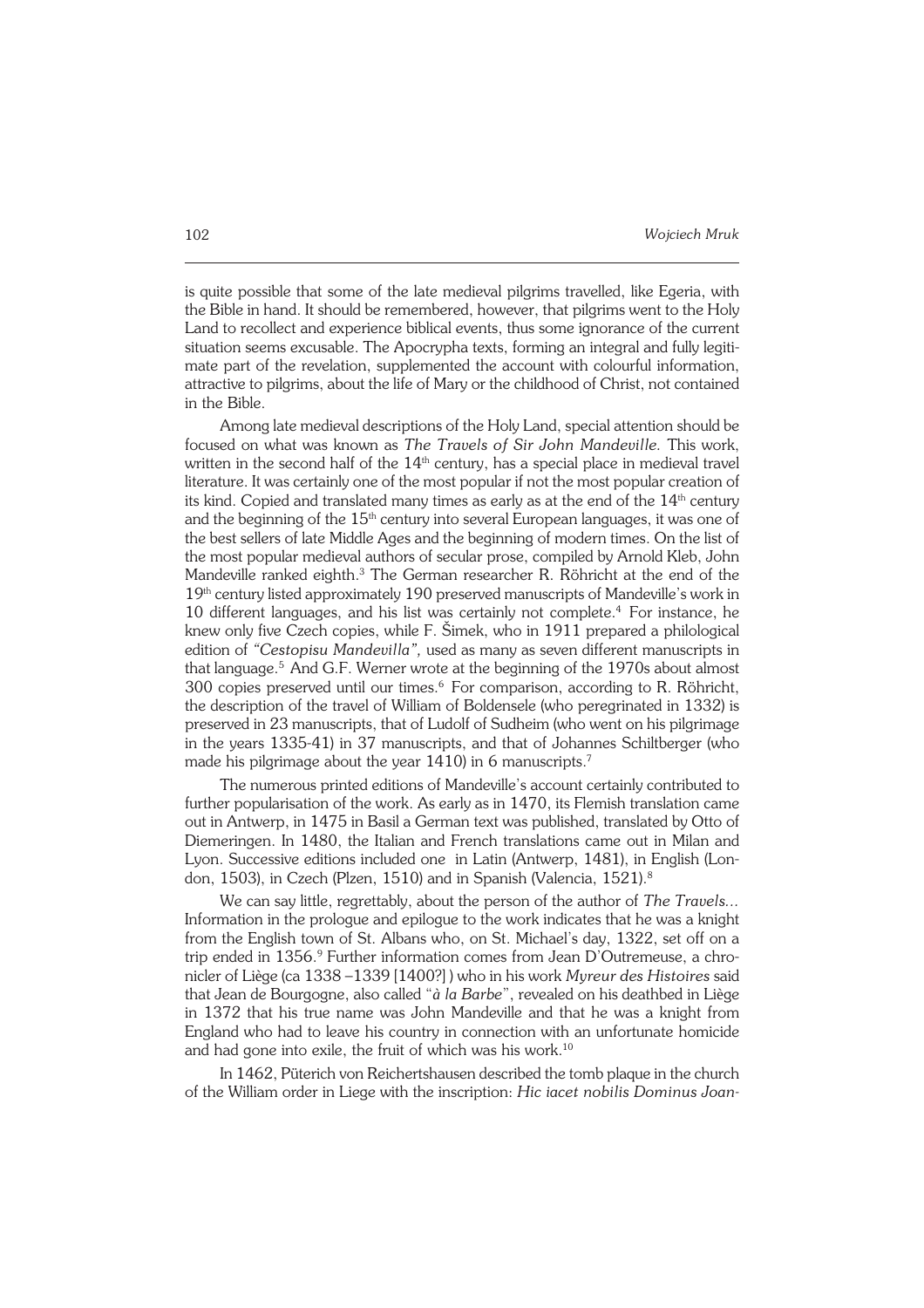*nes de Montevilla Miles, alias dictus ad Barbam, Dominus de Comperdi, natus de Anglia, medicinae professor, devotissimus orator, et bonorum suorum largissi− mus pauperibus erogator, qui totum orbem peragravit in stratu Leodii diem vitae suse clausit extremum. Anno Dni millesimo trecentesimo septuagesimo secundo mensis Februari septimo.* About a hundred years later, the same plaque was descri− bed by the well-known geographer Ortelius, and in the 17<sup>th</sup> century it was mentioned by the English clergyman Edmund Leukner. Unfortunately, during the French Revo− lution both the church and the plaque therein were destroyed.<sup>11</sup>

Additional information from the  $14<sup>th</sup>$  century, about John Mandeville, i.e. the placing of his name among other great travellers in the chronicle of the Meaux abbey, written in the years 1388-96, the  $14<sup>th</sup>$ -century ring with a sapphire kept at St. Albans and associated with his name, and the crystal apple of Canterbury are not, in my opinion, fully reliable tokens, and may only be a reflection of the fame enjoyed by *The Travels of Sir John Mandeville.*<sup>12</sup>

The attempts made by I. Jackson and later by K.W. Cameron to clearly identify the author did not solve the issue either, although they resulted in compiling a list of 34 persons bearing such or a similar name. One of them was actually forced, in about 1322, to leave England for having committed a felony.<sup>13</sup>

The work was written probably after 1356, when the author returned from his journey. Some researchers (*inter alia* A. Steiner) are of the opinion that the account was created only after 1365, since the Bulgarian lands of Louis the Great conquered at that very time are described therein. As the text does not mention that Louis the Great was the king of Poland too, it was assumed that the account had originated before  $1370<sup>14</sup>$  In my opinion we may not take it as a definitive argument, since we do not have, unfortunately, the original version of *The Travels... .* Translated and copied many times, the text was "enriched" with numerous interpolations, such as, for example, a small but very surprising reference to the author's visit to the Pope in Rome, present in some English language versions. This, if authentic, would move the date of the work beyond the year 1377, which is absolutely impossible because we can very accurately date the oldest preserved manuscript.15 It originated in 1371 and is now kept in Bibliotheque Nationale in Paris. It was written in French by the well−known copyist Raul of Orleans and was initially the property of Gervase Chre− tien, the court doctor of the French King Charles V, and then of the King himself.<sup>16</sup>

The research by J.W. Bennet demonstrated that the above mentioned manuscript is certainly not the original version of the text. The texts written in French, in its variety used in England (Norman−French) are probably the closest to the original. The copy made by Raul of Orleans differs clearly from those texts. This indicates that the work was created soon after 1356, since a dozen or so years were needed for the many changes to be made in the original text.<sup>17</sup> The author explained in the prologue that he had written his account in Latin and then translated it into French and English, for all inhabitants of his country to understand it.18 Unfortunately, all preserved versions of the text are later translations of the copies known earlier. It is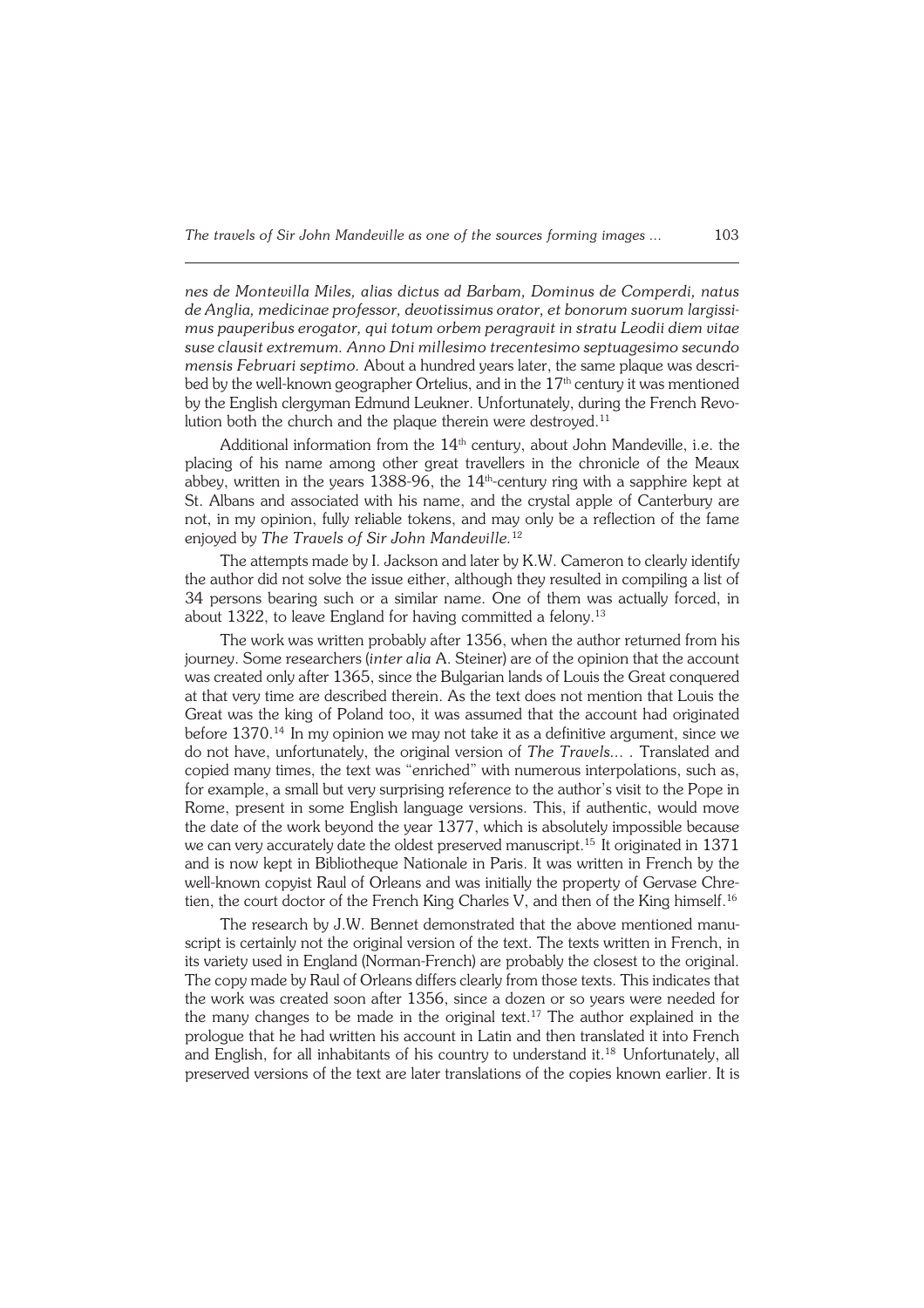therefore difficult to state clearly in what language the original version was produced. Some researchers are inclined to believe that if the manuscripts in Norman−French are the closest to the original (they contain *inter alia* the smallest number of mista− kes and interpolations), then the book was written in that very language.

The work is not a description of a journey. In the clearly expressed concept of the author, it was intended to be a guide for those who would wish to follow in his steps.<sup>19</sup> Many years spent in the East and the experience gathered on the numerous travels, were to make John Mandeville produce his work.

*The Travels ...* are composed of two distinct parts. The first, approximately 45 percent, is a description of the ways leading from Europe to the Holy Land, the attractions to be encountered, and the sanctuaries and sacred places worth visiting in Constantinople, Syria, Palestine and Egypt.<sup>20</sup> Presenting them, the author almost always refers to the events or situations described in the Bible and the Apocrypha and connected with the places visited.<sup>21</sup> He devotes quite a lot of attention as well to preserved relics, trying to explain, rationally, for example the huge number of prese− rved relics of the Holy Cross or the crown of thorns. He compares them with the relics kept in Europe and known to him, which, as he claims, he had also seen. He firmly speaks in favour of the authenticity of some and lesser reliability of other relics.<sup>22</sup>

However, his colourful and vivid descriptions are not very accurate and rather chaotic. Quite often the author changes the subject and refers back to previously abandoned motifs. Very rarely can the reader find out about the distances between particular towns and cities on the way (they are sometimes expressed in terms of the numbers of days needed to cover them, sometimes in miles or furlongs).<sup>23</sup> It is also rather difficult to reconstruct, based on Mandeville's description, the locations of the shrines in Jerusalem. The author most frequently states that the next described one "is near" the previous one.<sup>24</sup> It is absolutely impossible to identify the routes that the author was to take.

There is, regrettably, little information in his account too, about the technical aspect of travelling, really useful from the pilgrim's perspective. Colourful descrip− tions of the curiosities to be found by a traveller constitute a much bigger portion of the work.

Quite a lot of attention is devoted to historical, natural and geographical curio− sities. The author mentions *inter alia* fruit unknown in Europe (such as bananas), tidal flows of the Nile, and finds it purposeful to present the Dead Sea, mountains, deserts and rivers, and even Aristotle's grave in Stagira. He also describes the pyra− mids and claims that they were certainly the granaries built by Joseph.25 The author challenges the opinion expressed by some that they were to be the tombs of great people of the past. The deciding argument for him, beside the authority of old chroniclers, is that tombs did not have doors, and pyramids (like granaries) did have them, and, after all, no one would build such big tombs.<sup>26</sup>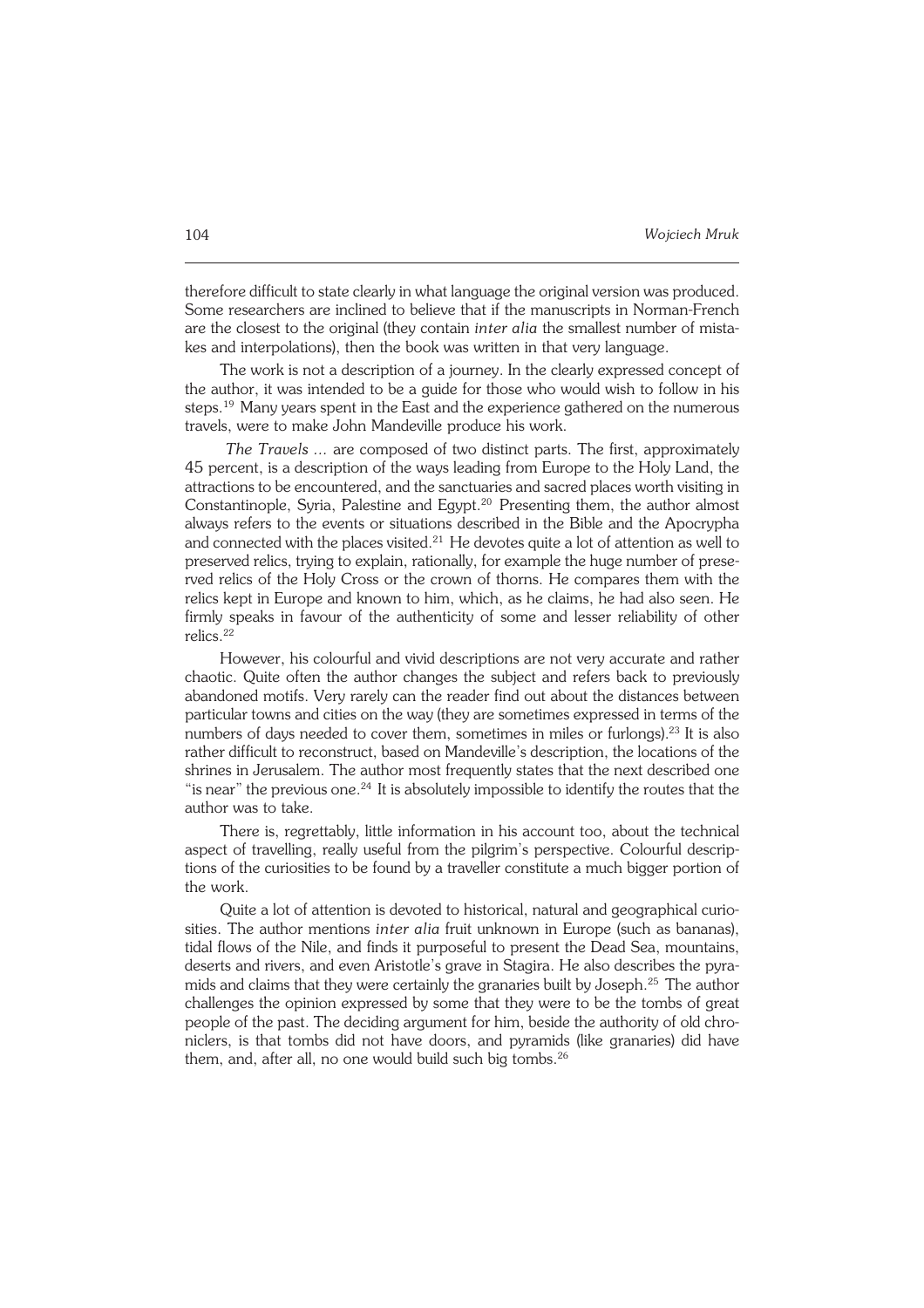We can find in the account quite a lot of information about the life, customs and beliefs of the inhabitants of the countries visited – Christians of the eastern rites, and Moslems. What deserves particular emphasis is that the information about Ma− homet, his life and the principles of faith as described in the Koran, is surprisingly detailed, true and free from any prejudices.<sup>27</sup>

The author also takes the trouble to present the Greek "Egyptian" and Arabic alphabets.28 Unfortunately, the result of multiple copying (in this case "re−drawing" rather) of signs unknown and incomprehensible to copyists is that based on the manuscripts known today, we cannot even try to reconstruct the original shape of the letters as given by Mandeville.

The work also includes many legends concerning the localities visited. Next to accounts of the lives of saints, commonly known in late Middle Ages, there are less well known stories, such as the fascinating story of a girl transformed into a dragon, who can be freed from the spell only by a brave man ready to kiss the monster on the mouth.<sup>29</sup> In the account there are also phoenixes, satires, fantastic monsters inhabiting deserts, and other motifs known from popular medieval legends. Those mythi− cal, unrealistic fragments add quite a lot of colour to the text of *The Travels...*

 The second, clearly distinct part of the work contains descriptions of the lands of Asia, such as Persia, India and China. The number of extraordinary elements, astonishing the reader, and completely untrue at the same time, is immense. We encounter numerous strange creatures, both human and animal−shaped, there is a place for the kingdom of Father John and the lost generations of Israel. This part of the account, not pertaining directly to the issues relating to pilgrimages to the Holy Land, remains outside the scope of our interest in this paper.

The exceptional colourfulness of the narrative, the vivid style, the verve with which John Mandeville wrote his work, and the numerous translations made as early as the 14th century, made *The Travels...* one of the most popular literary works of this type. Its author enjoyed the fame of a great traveller.<sup>30</sup> Authors of maps referred to him, Christopher Columbus had his work with him when he set off to seek passa− ge to India, and Mercator and Ortelius considered him an authority.31 It was noticed relatively quickly, however, that the work was all too similar in many points to other earlier accounts, and that the extraordinary world full of queer creatures simply did not exist. As early as in the  $15<sup>th</sup>$  century, attempts were made to explain the similarity between the accounts by Mandeville and those by Odoric of Pordenone by the fact that both authors travelled together in China and other countries of the Far East.<sup>32</sup> Opinions emerged in the course of time that the work was in its entirety a compilation of works of other travellers, while in the mid-18<sup>th</sup> century, J.P. Niceron wrote that the book was nothing but a combination of many stories of other authors.<sup>33</sup> T. Tobler tried to explain a small percentage of preserved Latin texts with the fact that Mandeville's work was much more popular among the less educated social strata, fascinated by curiosities, while educated people knowing Latin, did not take it seriously.34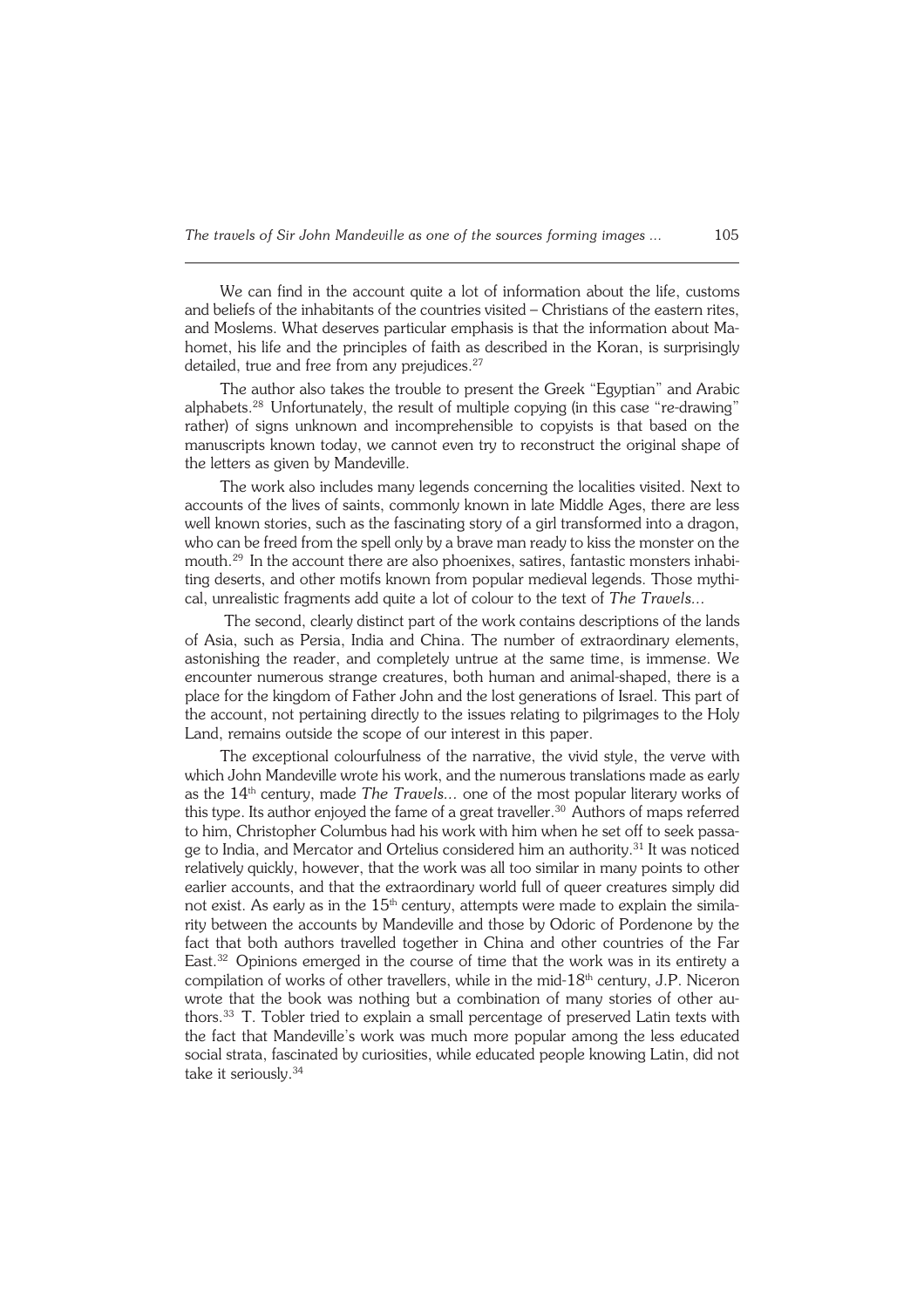John Mandeville lost the reputation of a great traveller, and his *Travels...* were perceived increasingly critically. The authors whose works were to inspire Mandevil− le, include, above all, William of Boldensele, Odoric of Pordenone and Vincent de Beauvais. The description of the route through Hungary and Asia Minor was to come from *The History of the 1st Crusade* by Albert of Aix, the knowledge of Islam from *Liber de statu saracenorum* by William of Tripoli, and the descriptions of Asia from *Flos historiarum terre orientis* by Hayton.<sup>35</sup> Information originating in the Bible and the Apocrypha, and even the writings of Gervase of Tilbury is also referred to. A total of at least twenty−four texts from which he borrowed knowledge are mentioned.<sup>36</sup>

It is also considered that John Mandeville did not make any of the described travels but compiled works of other authors, without leaving Liège. Moreover, it was claimed that the name *John Mandeville* was the penname of the author who was not English.37 Next to the doubtless lack of originality of considerable fragments of the work, it was suggested that the author of an unknown name could use the trans− lations, made in 1351 by Jean le Long, of the works by William of Boldensele, Odoric of Pordenone, Hayton and Vincent de Beauvais. The contents of the tomb plaque presenting John Mandeville as a very mysterious person were also referred to. Such opinions can be found even in contemporary literature.<sup>38</sup>

In the last years of the  $19<sup>th</sup>$  century, researchers began to point out a clear distinction between the part devoted to the Holy Land and the descriptions of the Far East. Numerous elements were pointed out in the description of Syria, Palestine and Egypt, unknown from other contemporary accounts.39 The opinion prevailing in most recent literature, especially in the works of Ch. Deluz, is that in the part concerning the Holy Land, *The Travels of Sir John Mandeville* may be an original piece of work created as a result of a pilgrimage actually made by the author who might have come from England.<sup>40</sup>

In my opinion, the work may be mostly a compilation and the author certainly did not make all the travels described. I do not think, however, that it could be concluded that he had never visited at least some of the sacred places in the Middle East. The similarity to other accounts cannot, in my opinion, be an argument deci− ding about the non−authenticity of his work. We can, after all, point to many exam− ples of works whose authors not only took inspiration from but literally copied frag− ments of earlier texts. Also the descriptions of fantastic lands and creatures do not give us the right to reject the whole of the work. We do not challenge at present the authenticity of *Description of the World* by Marco Polo, being fully aware that some of the fragments thereof are as colourful as they are untrue.

Regardless, however, of whether we consider *The Travels...* to be an original production or a compilation made in the  $14<sup>th</sup>$  century, we have to admit that its author was an intelligent man of an open mind and vast knowledge, and also an accomplished man of letters. If we assume that he made at least some of the travels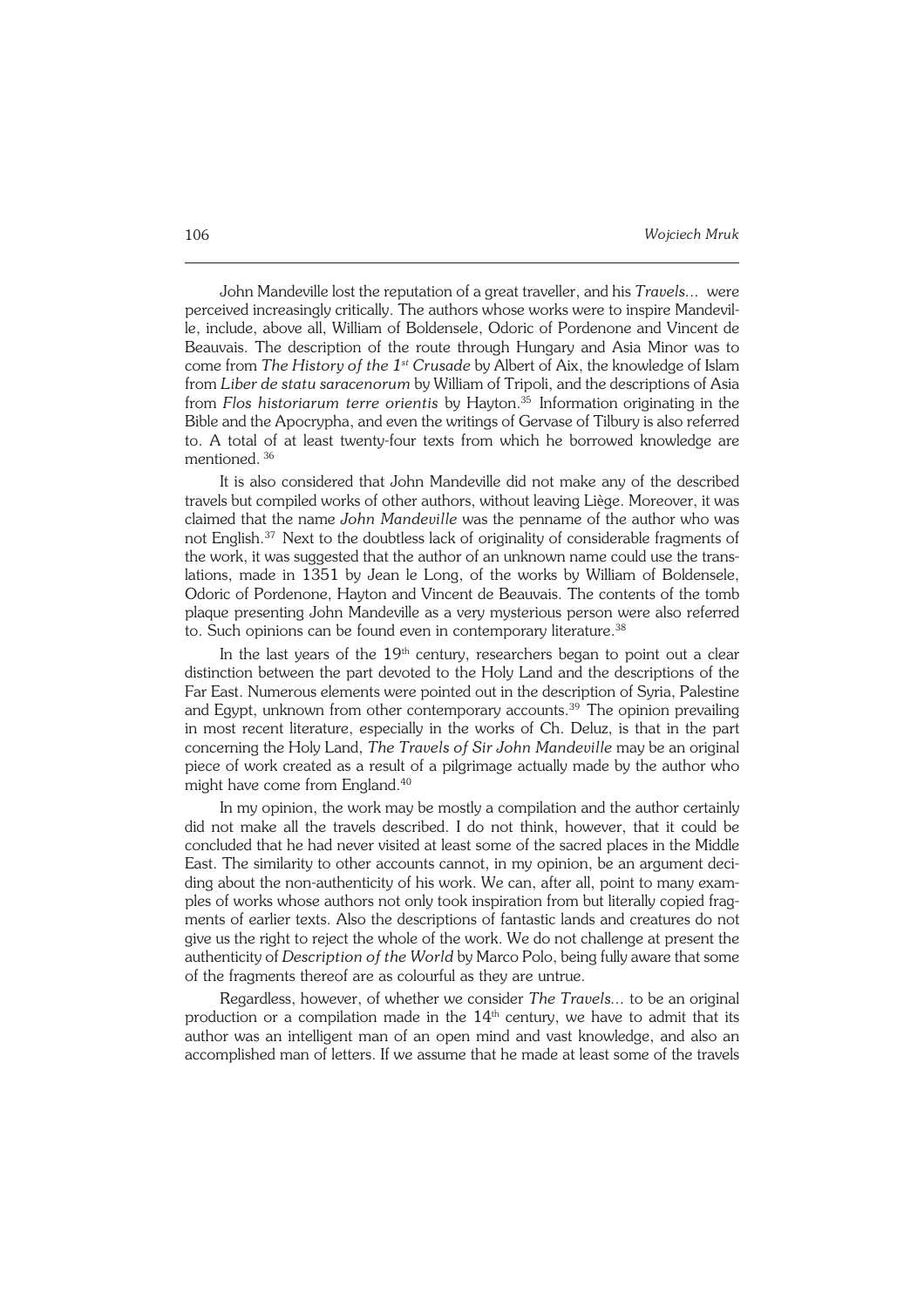described, he has to be regarded as a keen and critical observer. He had rich know− ledge and must have had access to a very abundant library.

*The Travels of Sir John Mandeville* reached readers not only by means of the colourful language – some of the manuscripts contained illustrations of the places visited by the author.<sup>41</sup> The same is true of the first editions. The German language edition by Anton Sorg (Augsburg 1481) was particularly richly illustrated with 121 woodcut illustrations faithfully copied in other editions – the English one by Wydkyn de Werde of 1499 containing 72 illustrations, or the Spanish one by Jorge Castillo (Valencia 1521).<sup>42</sup>

*The Travels of Sir John Mandeville* were used and followed by medieval au− thors. The above−mentioned chronicler Jean d'Outremeuse wrote a colourful travel narrative, making use, to a considerable degree, of Mandeville's work, which beca− me a source of some misunderstandings and attempts to perceive both authors as one person.43 Also the poem by Christine de Pisan (1364 − ok. 1430) *Le livre du chemin de long Estade* (1402) was inspired by his book.<sup>44</sup> Certain analogies between Mandeville's text and *The Canterbury Tales* by G.Chaucer are also suggested.<sup>45</sup>

A number of factors determined the great popularity of the work by Mandevil− le. The first and certainly the most important one, was the interest in this type of literature among different strata of the society. Manuscripts of the work were in the possession of both monarchs as townsmen. A strong point of *The Travels ..*. was also the fact that the author included various elements therein. Next to descriptions of sacred places, there is true information about the history, heritage sites, nature and people inhabiting remote lands. Many legends known in the late Middle Ages were also cited. All this made the work attractive for readers of diverse interests and expectations. Pious Christians, who for various reasons were unable to make pilgri− mages to the Holy Land, had an opportunity to read descriptions of places connec− ted with the life of Christ and the Apostles, splendid shrines and the relics kept therein. Such a reading could replace an actual pilgrimage and yield spiritual bene− fits. People planning a journey to the Holy Land could find out about the routes leading there and the conditions to be found at their destination. In the first half of the 15<sup>th</sup> century, at the pilgrims' hospice at Ortenberg (a town between Fulda and Frankfurt am Mein) there was a copy of Mandeville's work.<sup>46</sup> It is quite likely that pilgrims staying at the hospice used it. *The Travels...* were also used as a reference by people looking for information about distant lands. Even the less realistic part concerning the Far East contained a lot of reliable information taken from the acco− unts of travellers who had actually been there. Also those who looked for a colourful reading describing the curiosities of the world (both the real and the imagined ones) referring to commonly known images and legends, found many attractive elements in that work.

All this made *The Travels of Sir John Mandeville* one of the basic sources forming the images of the earthly homeland of Christ in the Europe of late Middle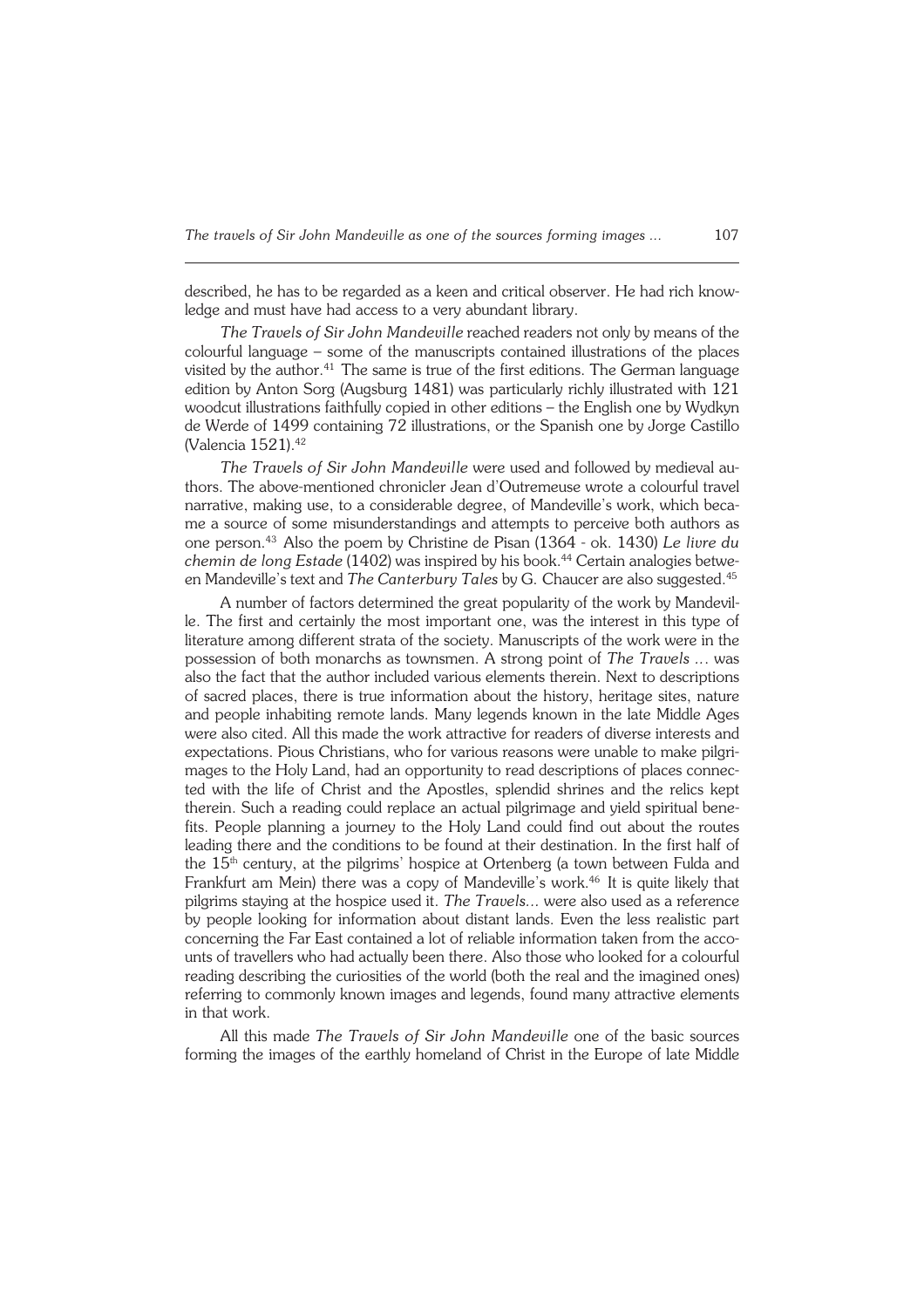Ages and the beginning of modern times, and not only among the lower social strata, as T. Tobler claimed, but also at courts of princes and kings.<sup>47</sup>

## **Notes:**

Extensive references to late mediaeval literature concerning the Holy Land can be found *inter alia* in the work by R. Röhricht *Bibliotheca Geographica Palaestinae*. *Chrono− logisches Verzeigniss der auf die Geographie des heiligen Landes bezüglichen Literatur von 333 bis 1878*, Berlin 1890, and a discussion of particular texts *inter alia* in: A.S. Atiya, *The Crusade in the Later Middle Ages*, London 1938.

<sup>2</sup> S. Runciman, *Średniowieczny manicheizm* [Mediaeval Manichaeism], Gdańsk 1996, pp. 158−159.

<sup>3</sup> M.B. Campbell, *The Witness and the other World. Exotic European Travel Writing 400−1600*, London 1988, p.122; J.K. Malone, *A Literary History of England*, London 1967, p. 267; J.D. Thomas, *The Date of Mandeville's Travels, Modern Language Notes*, vol. 72, 1957, p. 168.

<sup>4</sup> R. R. Röhricht listed 28 English texts, 2 Irish, 9 Italian, 49 French, 1 Spanish, 31 Latin, 62 German, 2 Dutch, 2 Danish and 5 Czech; R. R. Röhricht, *Bibliotheca...*, pp. 79 − 85.

<sup>5</sup> Cestopis t.zv. Mandevilla, ed. F. Šimek, *Sbornik pramenův literarneho života v Čechach, na Moravě a v Slezsku,* Sk.I, Ř. I, Č. 9, Praha 1911, p.III.

<sup>6</sup> See: John Mandeville – biographical note by G.F. Werner in: *The Compact Edition of the Dictionary of the National Biography*, Oxford 1975, t. I, p. 1308.

<sup>7</sup> R. Röhricht, Bibliotheca..., pp. 73, 76−77, 91.

8 Ibidem, pp. 79 −85.

<sup>9</sup> *The Travels of Sir John Mandeville*. The version of the Cotton Manuscript in mo− dern spelling, ed. A.W. Pollard, London 1900, p. 5−6, 208−209. (further quot.: John Mande− ville). Out of many editions of *The Travels of Sir John Mandeville* I decided to use in this paper the edition prepared by A.W. Pollard and now kept at the British Museum in London (ref. no.: Bibl. Cotton. Titus C.XVI). This choice was dictated by the opinion, shared by many researchers, that it is probably a version closest to the original. See: E. Hoade, Western Pilgrims. *Studium Biblicum Franciscanum*, vol.18, Jerusalem 1952, p. 93; J.W. Bennett, *The Rediscovery of Sir John Mandeville*, New. York 1954, pp. 169, 172−173, 180.

<sup>10</sup> K.W. Cameron, *A Discovery in John de Mandevilles*, *Speculum*, vol. 11, 1936, p. 351; Jean de Mandeville, *Voyage autour de la terre*, par Ch. Deluz, Paris 1993, Introduc− tion, p. XI; See also: *Biographie universelle ancienne et moderne*, Paris 1820, vol. XXVI, pp. 464 − 465;

<sup>11</sup> *Mandeville's Travels*, ed P. Hamelius, Early English Texts Society vol.154, London 1923, Introduction, p. 1−3; G.F. Werner, John..., p. 1308;

<sup>12</sup> G.F.Werner, *John...*, p. 1308.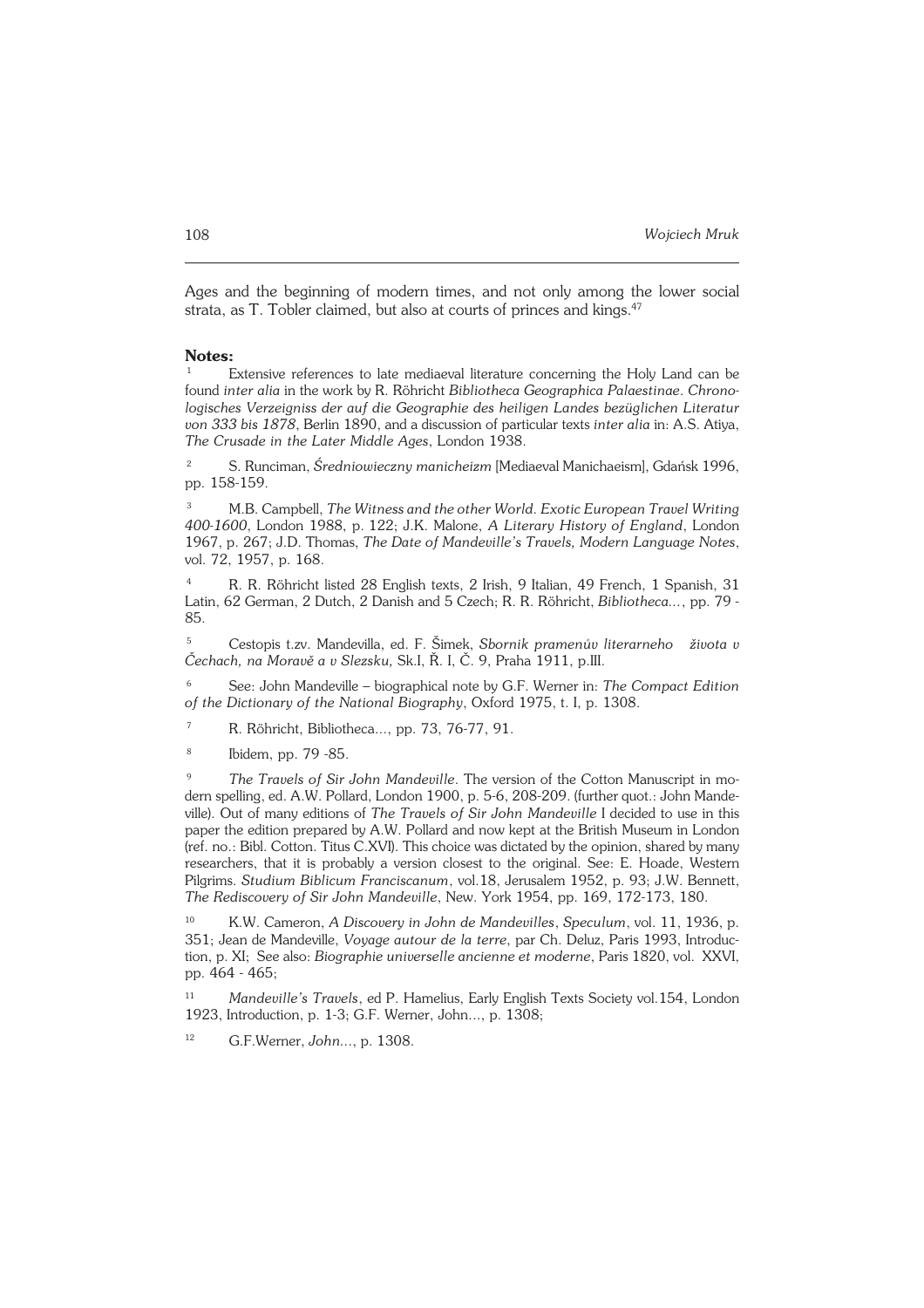*The travels of Sir John Mandeville as one of the sources forming images ...* 109

<sup>14</sup> A. Steiner, *The Date of Composition of Mandeville's Travels*, Speculum, vol.9, 1934, p. 146 passim.

<sup>15</sup> Ch. Moseley, *Sir John Mandeville's Visit to the Pope. The Implications of an Interpolation*, Neophilologus, vol. 54, 1970, p. 77.

<sup>16</sup> Ch. Deluz, *Le livre de Jehan de Mandeville*. *"Une Geographie" au XIVe siecle*, Louvain−la−Neuve, 1988, p.26; J.W. Bennett, *The Rediscovery...*, pp. 165−166.

<sup>17</sup> J.W. Bennett, *The Rediscovery...*, p. 151.

<sup>18</sup> John Mandeville, p. 6.

<sup>19</sup> Ibidem, p. 5; H.S.Bennett, *Science and Information in English Writings of the Fifteenth Century*, The Modern Language Review, vol. 39, 1944, p. 6.

<sup>20</sup> John Mandeville, p. 6 passim

<sup>21</sup> Ibidem, p. 9 passim

<sup>22</sup> Ibidem, pp. 8-9, 10, 11,19, 23,34-35, 52.

<sup>23</sup> Ibidem, pp. 21, 22, 23, 39, 43, 48, 49, 76, 78, 82,

<sup>24</sup> Ibidem, pp. 50−62.

 $25$  That belief was common among the Europeans, at least from the time when in the 6th century Gregory of Tours included such information in his work *Libri decem historiarum*..., see: Visit to the Holy Places of Egypt, Sinai, Palestine and Syria in 1384 by Frescobaldi, Gucci & Sigoli. ed. T. Bellorini, E. Hoade, B. Bagatti, *Publications of the Studium Biblicum Franciscanum*, No 6, Jerusalem 1948, p. 104.

<sup>26</sup> John Mandeville, pp. 12, 31, 33, 35−36, 39, 67.

<sup>27</sup> Ibidem, pp. 79−81, 89−92.

<sup>28</sup> Ibidem, pp. 15, 36, 96.

<sup>29</sup> Ibidem, pp.17−18.

<sup>30</sup> J.D.Thomas, The Date..., p. 168; A.C. Baugh, *A Literary History of England*, London, 1967, p. 267; H.S. Bennett, *Oxford History of English Literature*, Oxfrod 1948, p. 199.

<sup>31</sup> D.R. Howard, *The World of Mandeville's Travels.* The Yearbook of English Studies, vol.1, 1971, p. 1; M.B. Campbell, The Wittness ...,pp. 124−126.

<sup>32</sup> G.F. Werner, op. cit., p. 1308

<sup>13</sup> K.W. Cameron, *A Discovery...*, p.359; cf. also biographical notes on him in Biogra− phie universelle ancienne et moderne, Paris 1820, vol. XXVI p. 464−65 and in The New Encyclopaedia Britannica, 15th Edition, 1993, vol. VII, pp. 766−767; see also: J. Richard, Les recits de voyages et de pelerinages, in: *Typologie des sources du moyen age occidental*, fasc. 38, 1981, pp. 35−36.